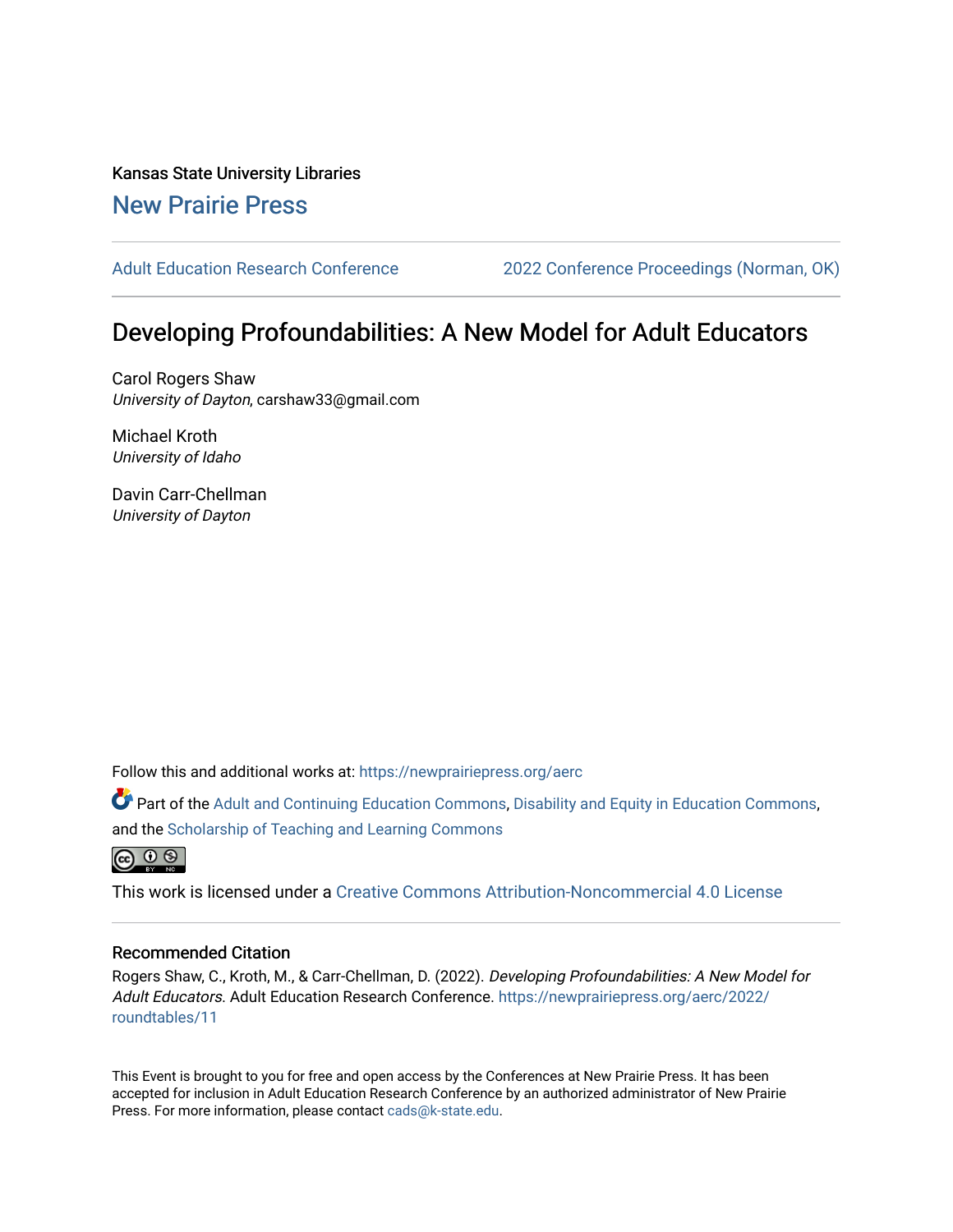## **Developing Profoundabilities: A New Model for Adult Educators**

Carol Rogers-Shaw<sup>1</sup>, Michael Kroth<sup>2</sup> and Davin Carr-Chellman<sup>1</sup> <sup>1</sup>University of Dayton <sup>2</sup>University of Idaho

### **Abstract**

The Profoundabilities Model of human potentiality highlights the development of remarkable abilities in all learners. It emphasizes well-being and flourishing through a strength-based approach to adult education.

*Keywords:* profoundabilities, disability, strengths-based, flourishing

By offering a contrast that highlights the possibilities for developing remarkable abilities in all learners, the Profoundabilities Model addresses a theoretical void in adult education. It counters the view of disability as a deficit which is prevalent in many adult education settings. The model also communicates approaches that will fill the practical void regarding adult educators' responses to disabled learners. The development of a Profoundabilities Model in education originated from a discussion of a Google search for Profound Learning which overwhelmingly delivered entries on profound learning disability. While Profound Learning (Carr-Chellman & Kroth, 2019), a lifelong process of deepening knowledge and pursuing more complex understanding, is positive, the connotation of the term profound learning disability is negative, focusing on how an individual is deeply flawed. Adult education scholarship frequently reveals a deficit lens regarding disability that is prevalent in adult education practice which seeks to accommodate disabilities rather than to design educational experiences based on student strengths.

## **Profoundabilities and Adult Education**

The Profoundabilities Model of human potentiality is visualized as a starburst and shifts the lens from one of responding to inability to one of expanding capability. The variety of human abilities visible in the profoundabilities starburst can move adult education toward teaching for well-being and flourishing rather than merely teaching for information acquisition. The foundation of the Profoundabilities Model was developed based on our personal lived experiences, events in the lives of family members, and lessons learned from teaching students with disabilities. Our study of disability, profound learning, human flourishing, and the capabilities approach have formed the basis for the model's development.

In earlier work, we have conceptualized lifelong learning within a formation framework (Kroth et al., 2022). The nature of formation is that of a continuous cycle of forming, deforming, and reforming. This flow is a process, suggesting that learning is never ending and always changing. Over a lifetime, individuals develop knowledge, skills, and abilities which, cumulatively, we call capabilities. Each person is endowed with a genetic baseline, or potentialities, which, as they are enabled or constrained by the environment, intentionality, and practice, develop into a wide range of capabilities. Capabilities are what individuals can do. We note that every human being has potentialities which develop into capabilities.

### **The Profoundabilities Model**

The starburst model represents all the potentialities a person has as well as the capabilities they have developed. Each beam is wider or thinner, each is longer or shorter, each has a different tint or color. Width here represents the breadth of a particular capability. Length